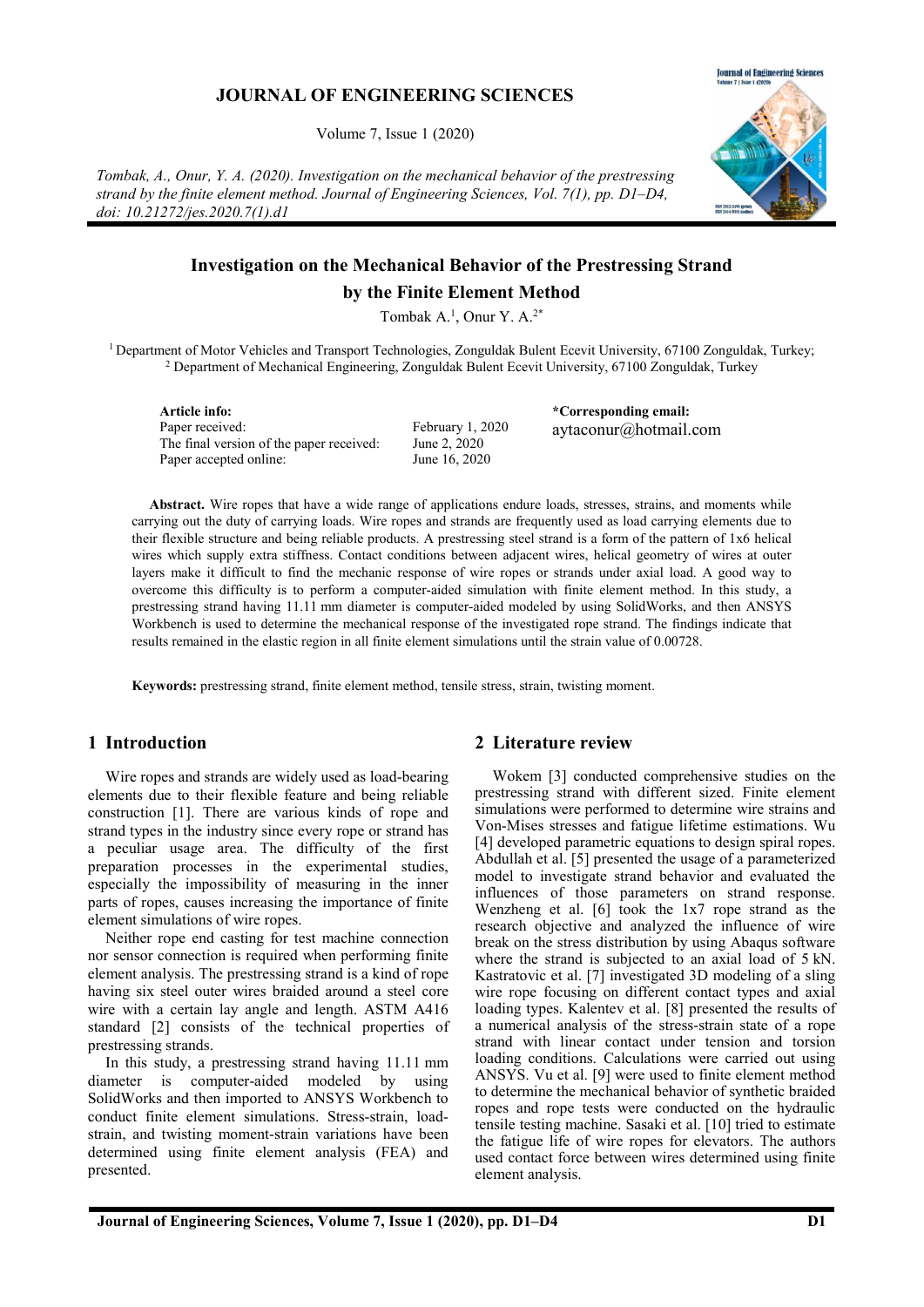#### 3 Research Methodology

In the solution of a problem, it is quite a practical method to separate the problem that was initially complicated into sub-problems that are known or can be formulated, and then to solve the real problem using these solutions. Especially in engineering calculations, objects encountered in nature do not fit into any familiar pattern. In this case, the workpiece should be divided into small geometric shapes. Today, various computer programs have been developed to apply this method. ANSYS, which is also used in this study, makes the stress analysis of the given shape using the finite element method [11]. A static structural toolbox was used in ANSYS Workbench so as to perform stress analysis. The interface of ANSYS Workbench is shown in Figure 1.



Figure 1 – ANSYS Workbench interface

The finite element model is constructed by using data given in Table 1.

|  |  |  | Table $1$ – Dimensions of 1x6 prestressing strand |  |
|--|--|--|---------------------------------------------------|--|
|  |  |  |                                                   |  |

| Layer<br>number | Number<br>of wire | Lay<br>angle | Lay<br>length,<br>mm | Wire<br>radius,<br>mm |
|-----------------|-------------------|--------------|----------------------|-----------------------|
|                 |                   |              |                      | 1.875                 |
|                 |                   | 81°57'       | 165                  | .340                  |

The prestressing strand investigated has 11.11 mm in diameter. It is frequently used in prestressed concretes, bridge constructions, materials handling industry, or any other heavy constructions. Prestressing strand material is carbon steel and made by the wires drawn, and six wires

are braided over a core wire and then thermally treated [2].

Input parameters identified during FEA are as follows: modulus of elasticity is  $1.965 \cdot 10^5$  MPa; the Poisson's ratio is 0.3. Ultimate stress is 1.86 GPa. Core or center wire is drawn by means of extrusion. A circle contacting center wire is drawn in the same plane and it is swept along a helix having coil radius (summation of the radius of center and outer wires). A circular pattern is made to complete 1x6 prestressing strand geometry.

The three-dimensional model of the prestressing strand is shown in Figure 2.



Figure 2 – Solid model of prestressing strand

The prestressing strand is modeled at one pitch length. Solid 186 mesh element containing intermediate nodes is used for meshing. After the finite element model is done, boundary conditions and solution methods are determined by using the "Setup" section of the ANSYS Workbench program's interface. In the "Connections" section, there is the "Contacts" subsection where the contacts of the wires are defined. The contact detection method has been changed to "Nodal – Normal to Target" instead of the standard-setting.

Frictional contact behavior is used between interwire contact. Surface to surface contact type between adjacent wires has been adjusted. The coefficient of friction is selected as 0.115. As boundary conditions, displacements and rotations in the x, y and z axes are constrained at one end of the strand. Only the axial directional movement is allowed at the other end. Finite element analyses were carried out by applying different strain values to the free end of the strand to determine the loads carried by the center wire and the outer wire, the tensile stresses occurred on the center and outer wires and the torsional moment generated in the strand. FEA enables us to reveal variations of those mechanical outputs versus strain values.

#### 4 Results and Discussion

This study presents FEA results of load, stress, and moment value variations of a prestressing strand under external strain. The axial load carried by center wire, outer wires, and whole prestressing strand variations under strain values have been presented in Figure 3. The maximum axial load carried by the prestressing strand is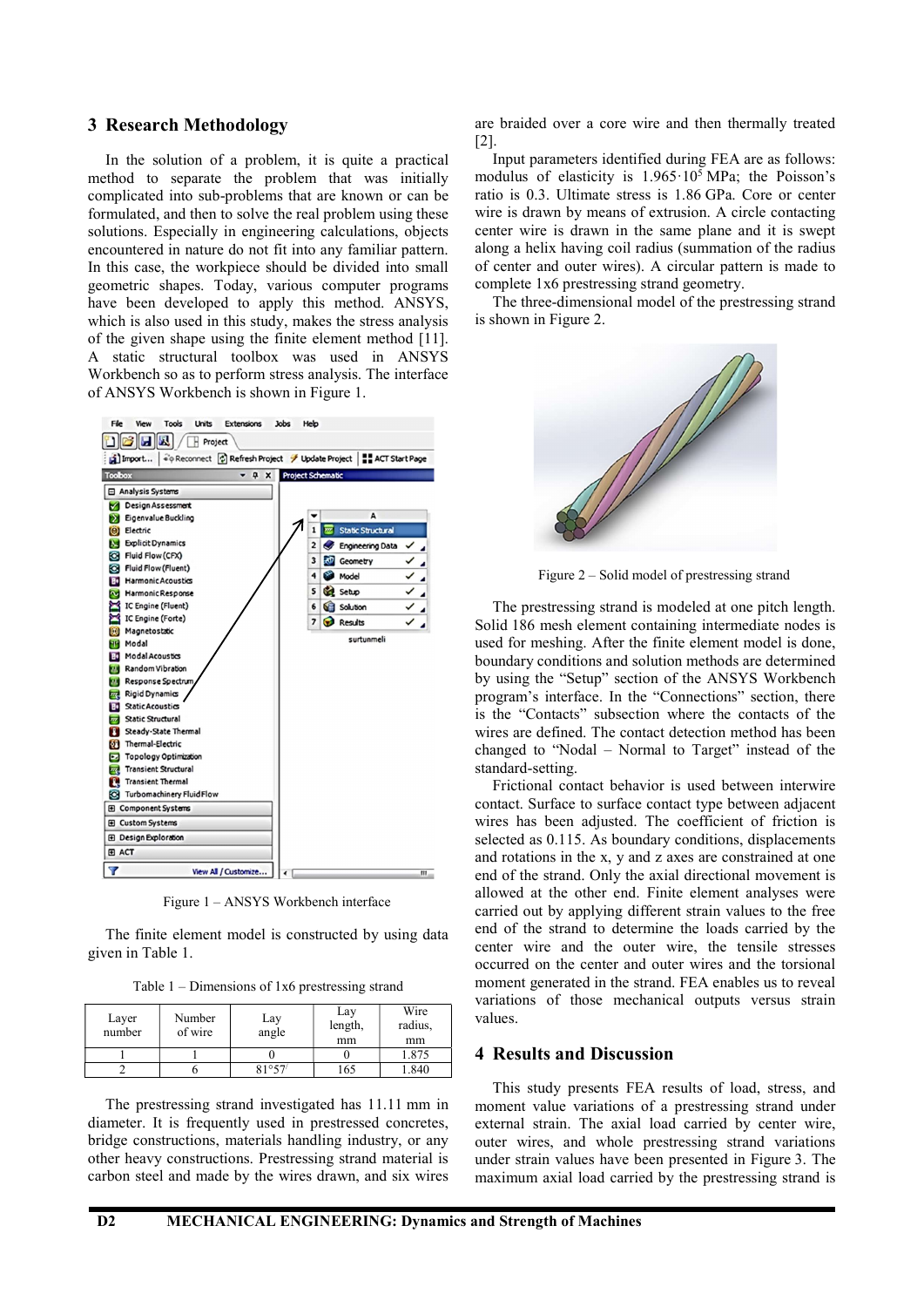determined as 96.3 kN when strain value becomes 7.28 $\cdot$ 10<sup>-3</sup>. It is known that the minimum breaking load is 138.0 kN for the investigated strand.

It can be seen that safe working limits have been approached in accordance with those results. It also shows that material behavior remains in the elastic limits. The maximum axial load carried by center wire is determined as 14.6 kN, and the maximum axial load carried by six outer wires is determined as 81.7 kN when strain value becomes 7.28·10–3 again.



Figure 3 – Axial load-strain results for prestressing strand

Force reaction probe property is used to measure axial load produced upon an outer wire and prestressing strand, as shown in Figures 4 and 5, respectively.



Figure 4 – Force reaction probe used for reading axial load on an outer wire



Figure 5 – Force reaction probe used for reading total axial load carried by prestressing strand

The total axial load carried by outer wires is six times greater than the measured axial load since the prestressing strand consists of six outer wires. The total axial load carried by six outer wires is determined as 36.3 kN when strain value becomes  $3.24 \cdot 10^{-3}$ .

It is seen from Figure 5 that the total axial load carried by the prestressing strand is 42.8 kN when the strain value becomes  $3.24 \cdot 10^{-3}$ . Tensile stress on the center wire and outer wire variations under strain values have been presented in Figure 6.



Figure 6 – Tensile stress-strain results for prestressing strand

Tensile stress on the center wire is determined as 1.48 Ga when strain value becomes  $7.28 \cdot 10^{-3}$ . It is known that the ultimate strength is 1.86 GPa for the investigated strand. It is seen that safe working limits have been approached in accordance with those results. Tensile stress on the outer wire is determined as 1.32 GPa when strain value becomes  $7.28 \cdot 10^{-3}$  again.

The torsional moment generated on the prestressing strand variations in accordance with strain values has been presented in Figure 7. The twisting moment on the prestressing strand is determined as 41.3 N·m when strain value becomes  $7.28 \cdot 10^{-3}$ .



Figure 7 – Twisting moment-strain results for prestressing strand